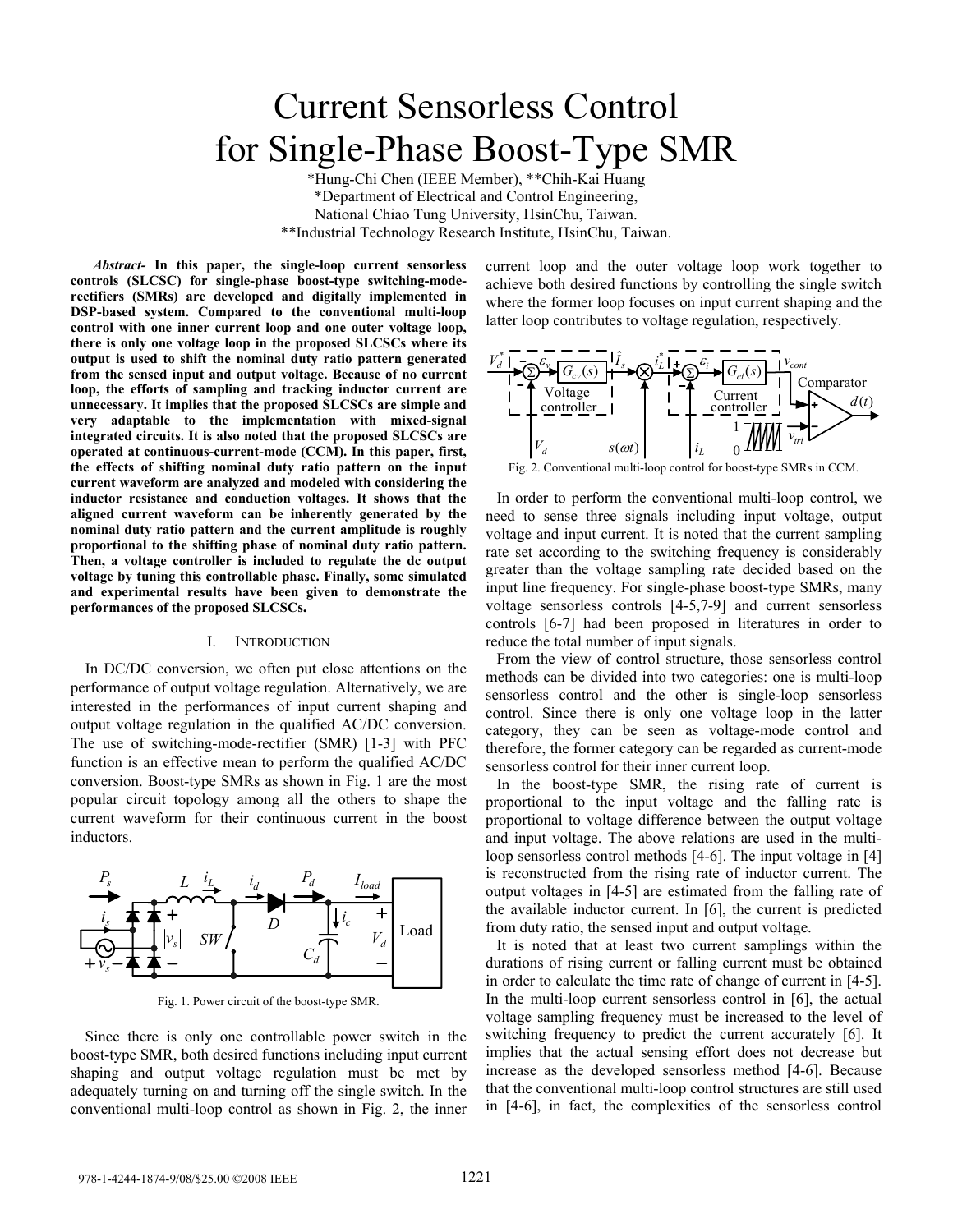methods increase. In addition, the value accuracy of inductance has a great effect upon the performances of multi-loop sensorless control in [4-6] for that they are based on the inductive relation between the inductor current and inductor voltage

The control techniques in [7-9] are the group of single-loop sensorless controls. Compared to multi-loop sensorless control in [4-6], the performance of the single-loop control is not sensitive to value accuracy of circuit elements since no circuit parameter is used in the control loop [7-9].

The commonly used voltage-mode PFC control illustrated in Fig. 3 can be seen as the first single-loop sensorless control without sensing input voltage and current where the single switch is directly controlled by the comparison of the output of the voltage loop and the triangle signal [7]. Though the discontinuous current is rich in harmonics and is far from the pure sinusoidal waveform, the simple control in Fig. 3 is able to meet some standards and it is usually used in many lowpower applications.



Fig. 3. Conventional voltage mode control for boost-type SMRs in DCM.

Both the nonlinear carrier control in [8] and the average current mode control in [9] are the other single-loop sensorlesss controls without sensing input voltage. The amplitudes of the nonlinear carrier signal [8] and the triangle carrier signal [9] are adjusted by the output of the single voltage loop. Then, their switching signals are generated from the result of comparison between the sensing current and the adjustable carrier signal. However, although there is no current loop in [8-9], the currents are sensed and the SMRs are operating under CCM, not under DCM. In this paper, the author develops the single-loop current sensorless control (SLCSC) without sensing any current. Like the other singleloop voltage sensorless control methods in [8-9], the SMRs with the proposed SLCSC also operate in CCM.

The paper is organized as follows. Initially, the effect of phase of the control signal on input current is analyzed and modeled. The results show that the sinusoidal current waveform can be automatically generated by the control signal and the input current amplitude is roughly proportional to the adjustable phase. Subsequently, based on the effect of phase on the input current amplitude, the voltage loop is included in SLCSC to regulate the dc output voltage by means of tuning the phase. Finally, some simulated and experimental results have been given to illustrate the performances of the proposed SLCSC.

### II. BOOST-TYPE SMR

As shown in Fig. 1, the power circuit of the boost-type SMR mainly consists of a diode bridge rectifier and a boost-type DC/DC converter. From its circuit topology in Fig. 1, we can find that when input voltage  $v<sub>s</sub>$  is positive, inductor current  $i<sub>L</sub>$ is equal to input current  $i<sub>s</sub>$  and that inductor current  $i<sub>L</sub>$  is equal to minus input current  $-i<sub>s</sub>$  when input voltage  $v<sub>s</sub>$  turns to negative. Then, the inductor current can be represented in terms of input current [10]

$$
i_L(t) = sign(v_s(t))i_s(t)
$$
\n(1)

where  $sign(\bullet)$  is the sign operator and

$$
sign(X) = \begin{cases} +1, when X \ge 0\\ -1, when X < 0 \end{cases}
$$
 (2)

In order to model the behaviors of the boost-type SMR, some assumptions are initially made:

- (i) Power switch *SW* is assumed to operate at a switching frequency approaching infinity. Thus, the input voltage over one switching period can be seen as constant.
- (ii) A bulk capacitor  $C_d$  is included in the power circuit and thus, the output voltage can be assumed to be its average value  $V_d$ .
- (iii) Without loss of generality, the input voltage is assumed to be  $v_s(t) = \hat{V}_s \sin(\omega t)$  where  $\hat{V}_s$  is the magnitude of input voltage.
- (iv) When the boost-type SMR is operating in CCM with unity power factor, the input current can be assumed to be  $i_s(t) = \hat{I}_s \sin(\omega t)$ , where  $\hat{I}_s$  is the magnitude of input current.

Therefore, the drawn input power  $P_s(t)$  can be expressed as the product of input current  $i_s(t) = \hat{I}_s \sin(\omega t)$  and input voltage  $v_s(t) = \hat{V}_s \sin(\omega t)$ .

$$
P_s(t) = \frac{\hat{V}_s \hat{I}_s}{2} - \frac{\hat{V}_s \hat{I}_s}{2} \cos(2\omega t)
$$
 (3)

For the balance between input and output power, we are able to adjust the magnitude of sinusoidal current  $\hat{I}_s$  to vary the output power in order to regulate output voltage. In the conventional multi-loop control as shown in Fig. 2, the magnitude  $\hat{I}_s$  of sinusoidal current is tuned through the outer voltage loop. In the proposed SLCSCs, we can find that the magnitude  $\hat{I}_s$  of sinusoidal current can be directly adjusted by the voltage loop without sensing any current.

# III. Single-Loop Current Sensorless Control

The configuration of the proposed SLCSC with only one voltage loop is plotted in Fig. 4. Like the conventional controls plotted in Fig. 2 and Fig. 3, the duty signal  $d(t)$  of SLCSC is also generated from the comparison between the fixed triangle signal  $v_{tri}$  and the control signal  $v_{cont}$ . However, it is noted that the control signal  $v_{cont}$  of SLCSC is at (-) terminal, and the fixed triangle signal  $v_{tri}$  is at  $(+)$  terminal. Besides,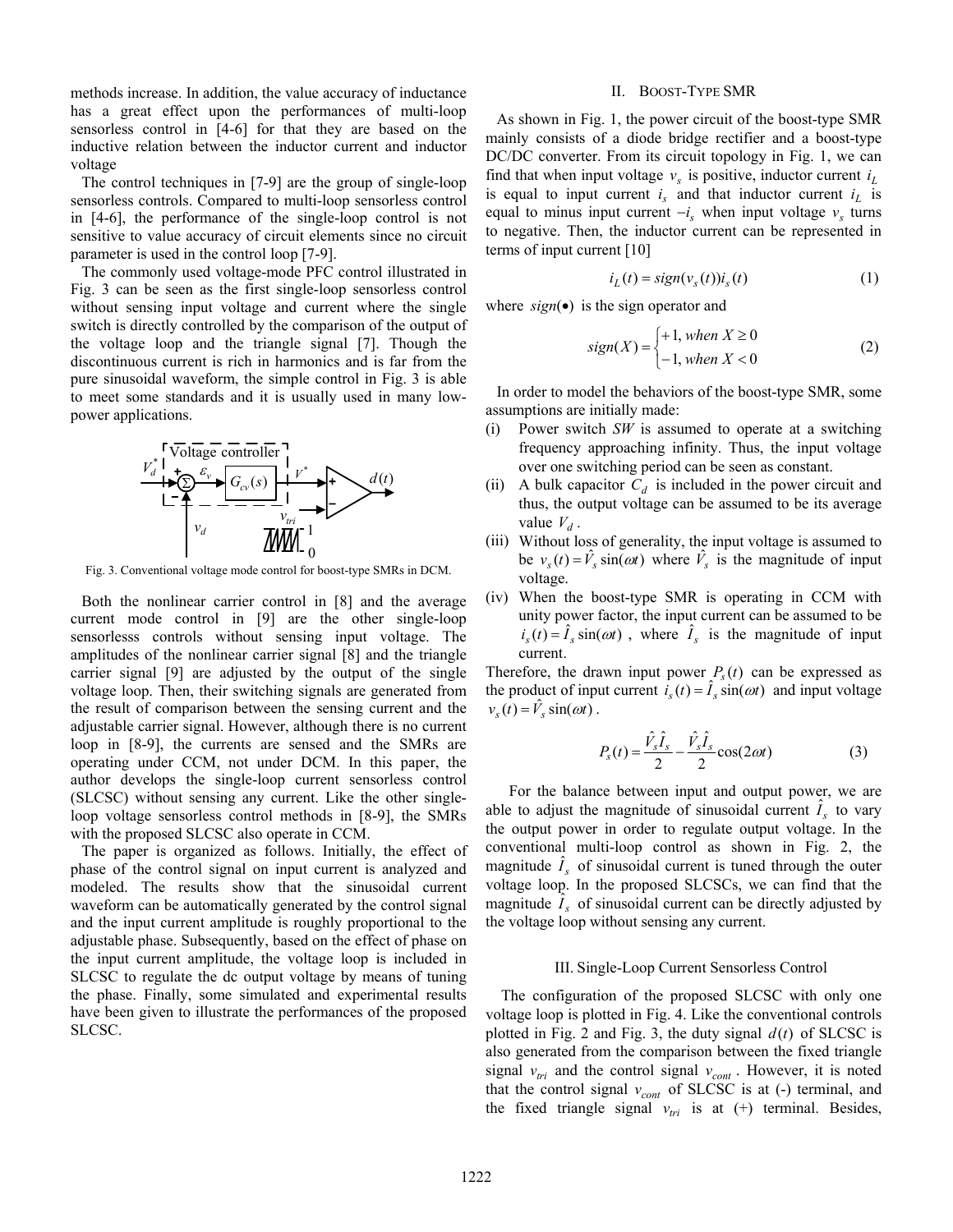compared with the current magnitude  $\hat{I}_s$  at the output of voltage controller in Fig. 2, the output of voltage controller in proposed SLCSC is the controllable phase  $\theta$ .



Fig. 4. Proposed SLCSC for boost-type SMRs.

The control signal  $v_{cont}$  in SLCSC composes of three signals and can be expressed as:

$$
v_{cont} = v_{cont,\theta} - v_{cont,i} - v_{cont,v}
$$
(4)

where

$$
v_{cont, \theta} = \frac{\hat{V}_s}{V_d^*} s(\omega t - \theta)
$$
 (5)

$$
v_{cont,i} = \theta \frac{\hat{V}_s}{\omega L} \frac{r_L}{V_d^*} s(\omega t)
$$
 (6)

$$
v_{cont,v} = \frac{3V_F}{V_d^*}
$$
 (7)

and the signal  $s(\omega t)$  denotes the unity rectified signal of input voltage  $s(\omega t) = v_s(t)/\hat{V}_s$ . In addition,  $r_L$  and  $V_F$  are the inductor resistance and diode/switch conduction voltage, respectively.

By combining the main circuit topology in Fig. 1 and the proposed SLCSC in Fig. 4, we can obtain the equivalent circuit model in Fig. 5 for simplified analysis where the diode rectifier is replaced by two series-connected diodes *DB*1 and *DB*2 and the input voltage is the ideal rectified sinusoidal voltage  $V_{\rm s}$   $\left| \sin(\omega t) \right|$ . Then, the unity rectified signal  $s(\omega t)$  is  $s(\omega t) = |\sin(\omega t)|$  and  $sign(v_s(t)) = sign(sin(\omega t))$ . In addition, in order to simply the following analysis, all the conduction voltages of the three diodes and the single switch *SW* are assumed equal to each other and denoted by  $V_F$ .



Fig. 5. Boost-type SMR with adjustable phase signal  $\theta$ .

From Fig.4, since the control signal  $v_{cont}$  is at "-" terminal and the triangle signal  $v_{tri}$  is at "+" terminal, the average duty ratio signal *d* over one switching period can be expressed as:

$$
\overline{d} = 1 - v_{cont} \tag{8}
$$

From (4) through (8), the average duty ratio signal  $\overline{d}$  can be further expressed in term of phase signal  $\theta$  of voltage controller:

$$
\overline{d} = 1 - \frac{\hat{V}_s}{V_d} \left| \sin(\omega t - \theta) \right| + \theta \frac{\hat{V}_s}{\omega L} \frac{r_L}{V_d} \left| \sin(\omega t) \right| + \frac{3V_F}{V_d} \tag{9}
$$

From Fig. 5, when *SW* is turning on, the current flows through *DB*1, *SW* and *DB*2. Thus, the sum of total conduction voltage drops is  $3V_F$ . Otherwise, when SW is turning off, the sum of total conduction voltages is also  $3V_F$  because that the current flows through *DB*1, *D* and *DB2*. Then, the following two KVL equations according to the conduction states of power switch *SW*.

$$
L\frac{di_L}{dt} = \hat{V}_s \left| \sin(\omega t) \right| - 3V_F - i_L r_L \quad \text{when } SW \text{ is "on"} \tag{10}
$$

$$
L\frac{di_L}{dt} = \hat{V}_s \left| \sin(\omega t) \right| - V_d^* - 3V_F - i_L r_L \quad \text{when } SW \text{ is "off" (11)}
$$

Based on the time-averaging approach, the above two KVL equations can be combined to obtain (12) through multiplying them by turning-on time  $\overline{d}T_s$  and turning-off time  $(1-\overline{d})T_s$ , respectively.

$$
L\frac{d i_L(t)}{dt} = \hat{V}_s \left| \sin(\omega t) \right| - (1 - \overline{d})V_d^* - 3V_F - i_L(t)r_L \qquad (12)
$$

where  $T_s$  is the switching period. Therefore, by substituting the averaged duty ratio signal  $d$  in (8) into (12) and arranging the terms, we can obtain the following time differential equations for inductor current

$$
L\frac{d\,i_L(t)}{dt} = \hat{V}_s \left| \sin(\omega t) \right| - \hat{V}_s \left| \sin(\omega t - \theta) \right| + \left( \frac{\hat{V}_s \theta}{\omega L} \left| \sin(\omega t) \right| - i_L(t) \right) r_L \tag{13}
$$

where the terms of  $V_F$  are cancelled out.

Then, the term  $sin(\omega t - \theta)$  can be extracted by applying the approximations  $\sin \theta \approx \theta$  and  $\cos \theta \approx 1$  if the phase signal  $\theta$ in radians is small and near to zero ( $\theta \approx 0$ ) and the following trigonometric identity  $sin(A - B) = sin A cos B - sin B cos A$ and. Then, (13) can be rewritten as:

$$
\frac{d i_L(t)}{dt} \approx \frac{\hat{V}_s |\sin(\omega t)|}{L} - \frac{\hat{V}_s |\sin(\omega t) - \theta \cos(\omega t)|}{L}
$$
  
+ 
$$
(\frac{\hat{V}_s \theta}{\omega L} |\sin(\omega t)| - i_L(t)) \frac{r_L}{L}
$$
(14)

Since the inductor current is repetitive with double line frequency  $2f_{in}$ , the current differential equation (14) can be simplified by removing the absolute operators

$$
\frac{d i_L(t)}{dt} \approx sign(sin(\omega t))[\frac{\hat{V}_s \theta}{L} cos(\omega t)] + (\frac{\hat{V}_s \theta}{\omega L}|sin(\omega t)| - i_L(t))\frac{r_L}{L}
$$
 (15)

Then, by solving (15), we can obtain the inductor current  $i_L(t)$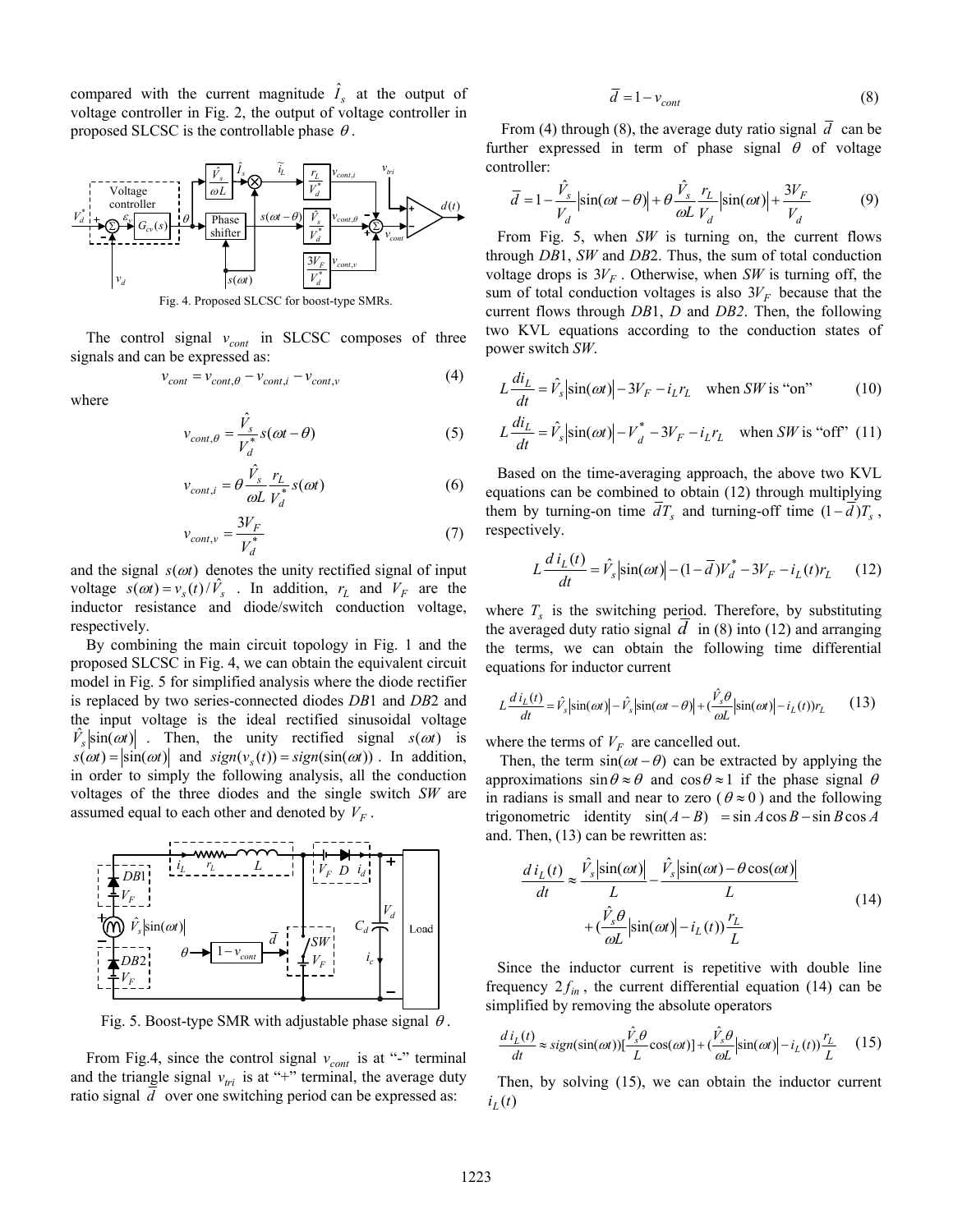$$
i_L(t) \approx \frac{\hat{V}_s \theta}{\omega L} \left| \sin(\omega t) \right| = sign(v_s(t)) \left[ \frac{\hat{V}_s \theta}{\omega L} \sin(\omega t) \right] \tag{16}
$$

From (1), the input current  $i<sub>s</sub>(t)$  can be express as

$$
i_s(t) \approx \frac{\hat{V}_s \theta}{\omega L} \sin(\omega t) = \hat{I}_s \sin(\omega t)
$$
 (17)

From (17), obviously, the sinusoidal input current  $i_s$  is inherently generated without sensing current and current loop and its current amplitude  $\hat{I}_s = (\hat{V}_s \hat{\theta})/(\omega L)$  is proportional to the controllable phase  $\theta$ . Additionally, the sinusoidal input current  $i_s$  is in phase with the input voltage  $v_s$ . Therefore, we can include a voltage controller  $G_{cv}(s)$  in SLCSC to automatically adjust the phase signal  $\theta$  to control input power and regulate the output voltage. It shows that the desired performances including current shaping and output voltage regulation can be met by using the proposed SLCSC.

From (16), the component  $v_{cont,i}$  of control signal  $v_{cont}$  can be expressed as:

$$
v_{cont,i} = -i_L \frac{r_L}{V_d} s(\omega t)
$$
 (18)

From (7) and (18), obviously, the components  $v_{cont,i}$  and  $v_{cont,v}$  of control signal  $v_{cont}$  are used to compensate the effects of inductor resistance  $r_L$  and conduction voltage  $V_F$ . It also implies that the component  $v_{cont, \theta}$  mainly contributes to the generation of sinusoidal current.

### IV. SIMULATED RESULTS

In this section, we begin with a series of computer simulations to demonstrate the proposed SLCSC. Some nominal values and circuit elements are listed in Table I. The simple plus-integral (PI) controller is used as the voltage controller in the developed SLCSC to adjust the phase.

| Table I. Simulated circuit parameters |                                 |
|---------------------------------------|---------------------------------|
| Input line voltage (peak)             | $\hat{V}_s = 155V (110V_{rms})$ |
| Output voltage command                | $V_d^* = 300V$                  |
| Input line frequency                  | $f = 50Hz$                      |
| Smoothing inductance                  | $L = 4.65mH$                    |
| Smoothing capacitance                 | $C_d = 560 \,\mu F$             |
| ESR of boost inductance               | $r_L = 0.9\Omega$               |
| Conduction voltage                    | $V_F = 0.7V$                    |
| Carrier frequency                     | $f_{tri} = 25kHz$               |

By using the proposed SLCSC, the simulated waveforms of  $R_{load} = 200\Omega$  are shown in Fig. 6 where the control signals  $v_{cont}$ ,  $v_{cont,i}$  and  $v_{cont,\theta}$  are also plotted. From the simulated current waveform, it is noted that the output voltage is wellregulated to the voltage command  $V_d^* = 300V$  and the yielded input current now is in the same form of sine function as that of input voltage. Therefore, although no current is sensed in the

proposed SLCSC, the input current is well shaped and the high input power quality is obtained.



In order to understand the transient response of the proposed SLCSC, the simulated waveforms of sudden load change from  $R_{load} = 200\Omega$  to  $R_{load} = 177.78\Omega$  are shown in Fig. 7. From Fig. 7, the input current magnitude is increased from about 6.7A to about 7.3A by SLCSC in order to support sufficient power to regulate the output voltage to the desired one. We can also find that the sinusoidal current is in phase with the input voltage during the transient period. From the simulated waveform, it clearly shows that not only the output voltage regulation but also the input current shaping can be achieved by tuning phase signal  $\theta$  in the proposed SLCSC.



# V. EXPERIMENTAL RESULTS

The proposed SLCSC has been digitally implemented in a DSP-based system using TMS320F240 where the simple PItype voltage loop is used in order to focus on the performance of tuning the phase signal. Only input voltage and output voltages are sensed where the former provides the phase information of input voltage and the latter helps to regulate the output voltage.

It is noted that the digital resolution of duty phase is the main challenge in the implementation of the proposed SLCSC. Too small phase resolution would result in the instable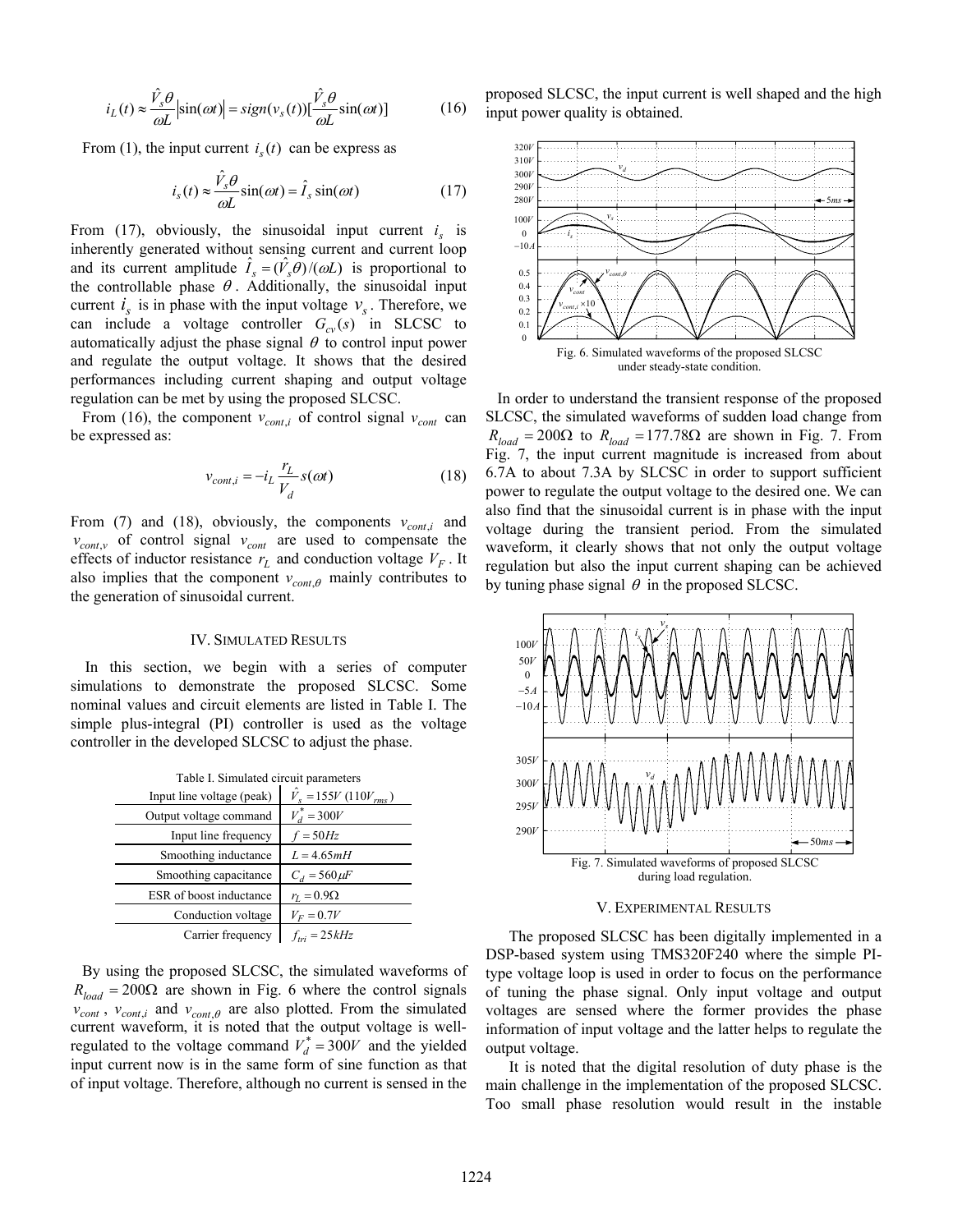operation of SMRs in shaping current waveform. In the experiment, the digital resolution of phase signal  $\theta$  is set to  $0.00008\pi$  rads. For sinusoidal current waveform in SLCSC, the digital resolution of input current magnitude  $\hat{I}_s$  and average input power are about 0.0267*A* and 2.075*W*, respectively, corresponding to the digital resolution of phase signal  $\theta$ . All the circuit parameters in the experimental system have been listed in Table I.

Fig. 8 shows the experimental waveforms for the proposed SLCSC at the condition  $V^* = 300V$  and  $R_{load} = 177.78\Omega$ . The phase signal  $\theta$  shown in the middle plot keeps around  $0.021\pi$ rads in order to stably yield enough input power to regulate the output voltage. It is noted the phase signal  $\theta \approx 0.021\pi$  is so small that it is reasonable to use the approximations  $\sin \theta \approx \theta$ and  $\cos \theta \approx 1$  in order to derive (14).

The average duty signal *d* is also plotted to show the variation of duty ratio. We can find that maximum duty ratio is 100% and minimum duty ratio is about 48% equal to the ratio of input voltage magnitude  $\hat{V}_s = 155V$  and the output voltage  $V_d = 300V$ . From the bottom plots of input current  $i_s$  and input voltage  $v_s$ , the proposed SLCSC possesses good PFC function including input current shaping and output voltage regulation without sensing any current.



To verify the dynamic performance of the proposed SLCSC, some experimental results are shown in Fig. 9 where the load resistance  $R_{Load}$  is suddenly changed from  $200Ω$  to  $177.78Ω$ . In order to regulate the out voltage, the phase signal  $\theta$  tunes to increase due to PI-type voltage controller in order to yield sufficient input current and input power. During the regulation, the input current keeps in phase with the input voltage. It clearly shows that the proposed single-loop CSC also possesses good regulation ability.



The input voltage and input current with various load resistances 300 $\Omega$ , 400 $\Omega$  and 500 $\Omega$  are plotted in Fig. 10(a) and Fig. 10(b), respectively. Obviously, with large load resistance, the input currents tend to return to zero current early and be blocked to zero current until the next half line-cycle. Due to the stagnated current, the degraded quality including total current harmonic current (*THDi*) and power factor (*PF*) are plotted in Fig. 11(a) and Fig. 11(b), respectively. In other words, not only the limited resolution of phase  $\theta$  but also the degraded quality, we can find that the proposed SLCSC is not suitable under light load.



Fig. 10. Input voltage and input current with various load resistances: (a)300 $\Omega$ ; (b)400 $\Omega$ ; (c)500 $\Omega$ .